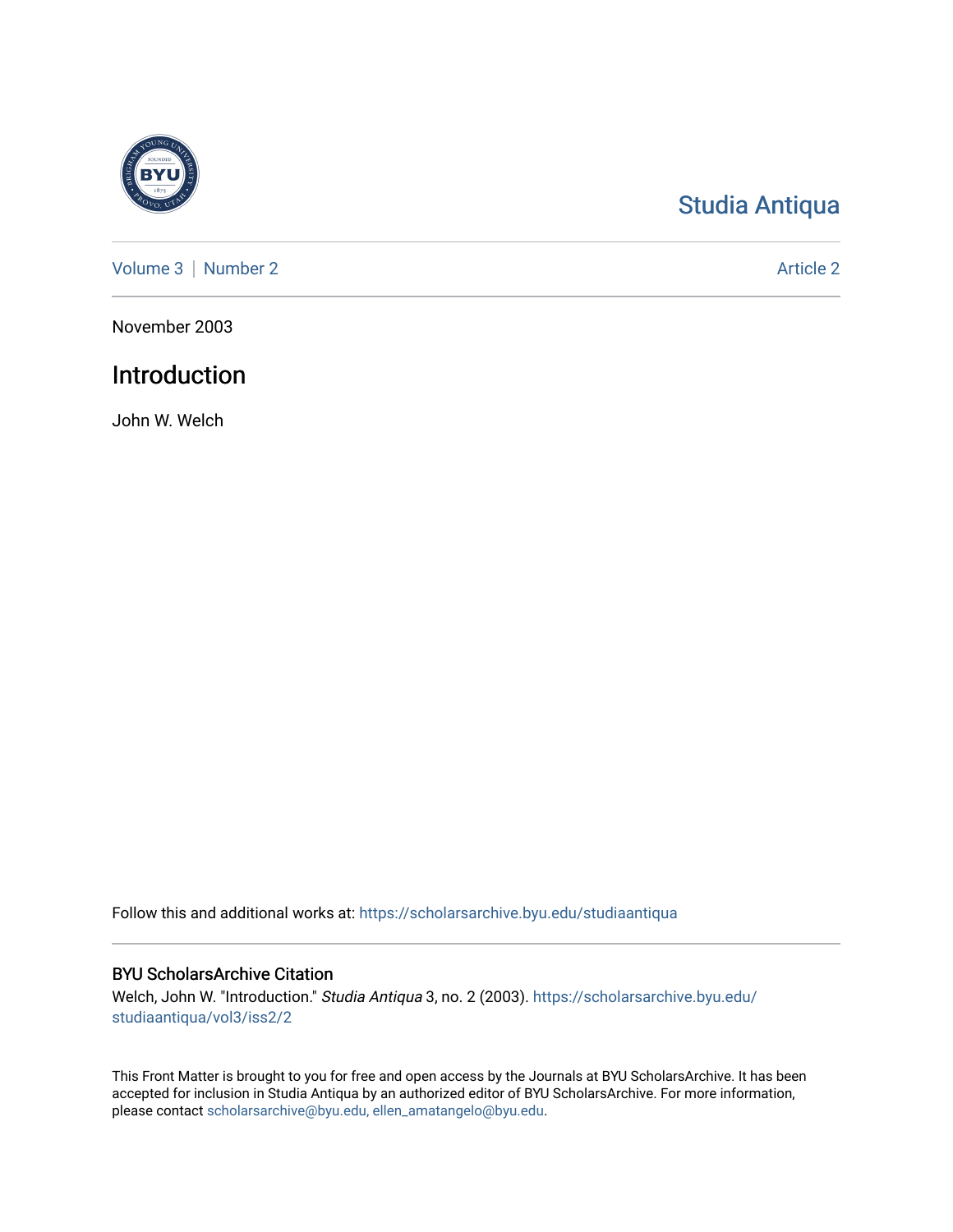## **Introduction**

John W. Welch

On Saturday, February 24, 2001, a conference entitled Hebrew Law in the Book of Mormon was held at Brigham Young University. Law was extremely important in the ancient world, especially among the Israelites. Although it is often difficult to know exactly what the substantive and procedural rules of Israelite courts might have been in the seventh century B.C. and how much of that jurisprudence was carried over into the New World on the plates of brass and through the customs of Lehi and his descendants, reasonable reconstructions of Hebrew law in biblical times can be made, and those studies shed interesting light on possible meanings of many words and deeds reported in the Book of Mormon.

This public symposium, sponsored by the Foundation for Ancient Research and Mormon Studies, was well attended. The conference had four purposes: (1) to introduce and celebrate the recent publication of the second edition of Ze'ev W. Falk's *Hebrew Law in Biblical Times;* <sup>1</sup>(2) to make the general public more aware of the substantial amount of work that has been done in the last twenty years on Hebrew law in the Book of Mormon, particularly by my students in the law school at Brigham Young University; (3) to present selected recent research reports on law in the Book of Mormon; and (4) to collect reactions, responses, and suggestions from colleagues and the general audience. This copublished special issue of *Studia Antiqua* serves as the main report of those proceedings. The following details about the program provide an overview of the setting in which the student papers contained in this issue were presented.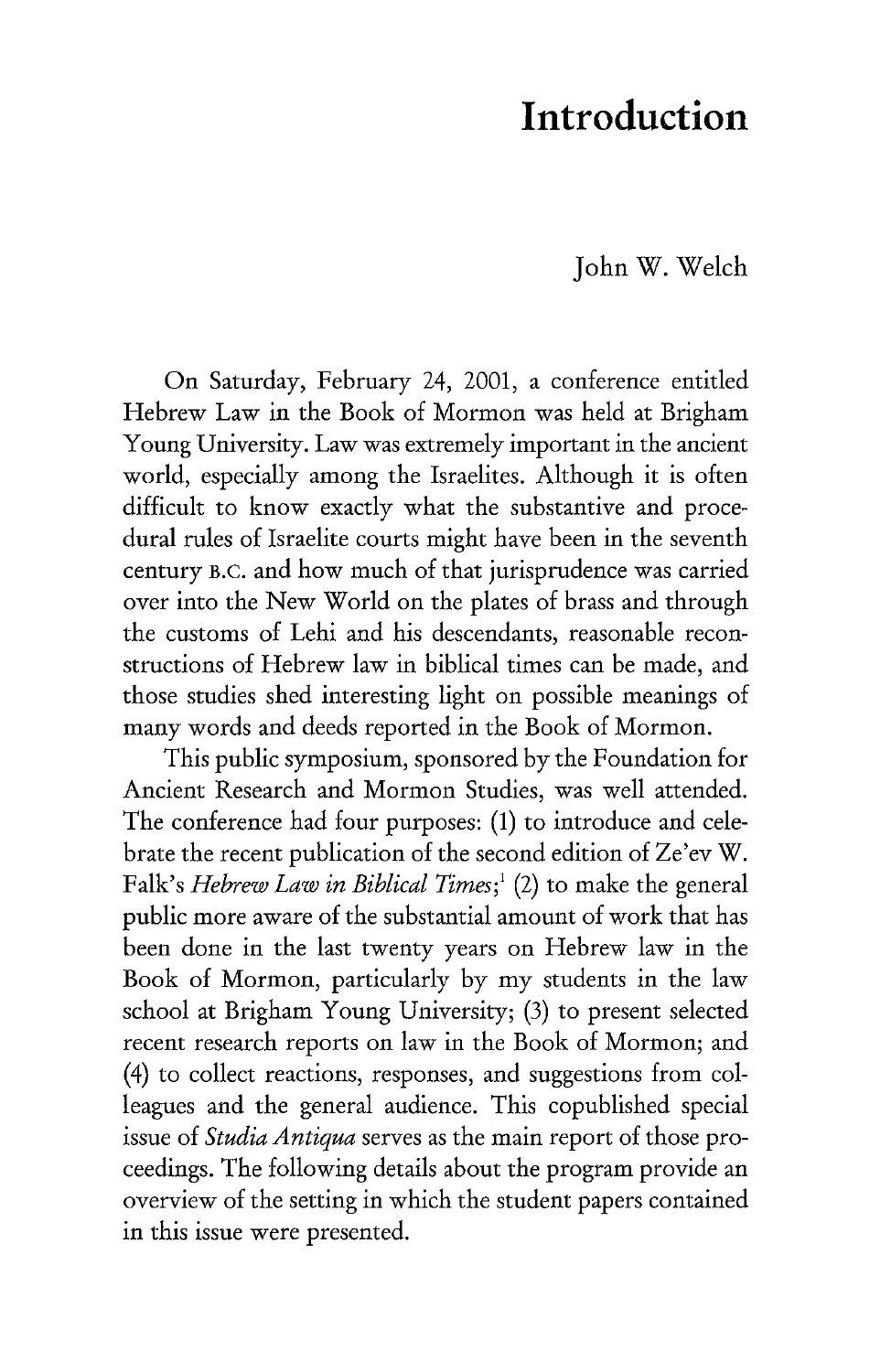The day-long program began with a welcome by M. Gerald Bradford, Director of Research at FARMS, followed by my brief description of the value of the new edition of Falk's book for those interested in understanding law in the Book of Mormon. A special tribute to Falk was then given by Douglas H. Parker, to help attendees and readers of Falk's book appreciate more of the spiritual and intellectual character of Professor Falk, who died in September of 1998, before the new edition of his book was completed.

Among my remarks about Falk's book were the following:

For anyone wanting to begin a study of Hebrew law, this book is a good place to start. It is not the final word on biblical law, but it gives an excellent orientation. For twenty years I have used photocopies of this book in my biblical law class at the law school, and this book has easily been the students' favorite as an introduction to this area of the law. Falk's book is clear, succinct, and conveniently organized by legal topics such as judicial procedure, crimes, torts, property, and family law. This book is admirable, not only because of its lucidity, but also because it is so true to the good spirit behind the letter of biblical law.

Many approaches have been taken over the years to the study of biblical law. Some of these approaches, often by secular scholars, have focused heavily on comparative Near Eastern sources, emphasizing the points of similarity between the law codes in the Bible and the Babylonian, Hittite, or Assyrian laws from Mesopotamia and often de-emphasizing the uniqueness of ancient Israelite law and society and attempting to explain everything in biblical law as a product of its surrounding ancient environment. On the other hand, Orthodox Jewish scholars, as one might expect, take another approach, seeing Hebrew law as a completely unique phenomenon fully consonant with later legal interpretations of the Talmud, which the Rabbis traced back through assumed oral traditions to Moses himself.

Falk's approach balances these two extremes. He is well aware of influences from the ancient Near East, but he is not beholden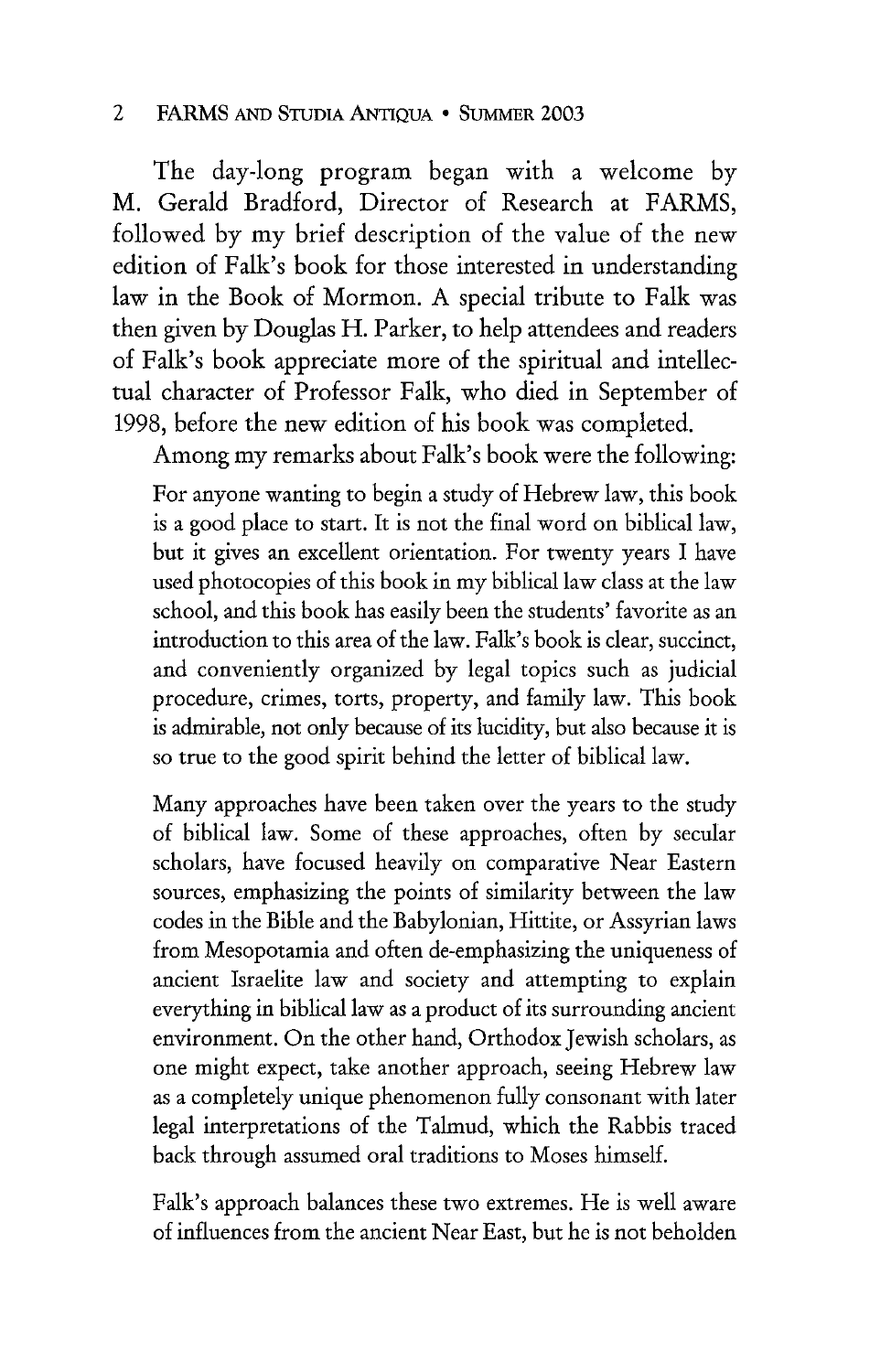to them, for they do not explain everything in biblical law. For instance, biblical law was ahead of time in its repudiation of distinctions in social class for virtually all legal purposes. Nowhere else in the ancient world do we find equality and classlessness to the extent that we do in the biblical texts. This brings into focus several passages in the Book of Mormon dealing with slavery and social justice, as discussed below. Falk is quick to point out such Israelite features and, while he is thoroughly informed about later Jewish law and is sensitive to the Talmud's use of biblical sources, he does not trace later Jewish developments back into the earlier texts.

Needless to say, I find Falk's approach healthy and satisfying. In many ways it is similar to the approach that FARMS takes in the study of Latter-day Saint scripture and history-one that balances faith and relevance to the tradition with sound historical study and research. Of course, Falk never mentions the Book of Mormon, but his book has been the inspiration of many of FARMS publications over the years. Several examples can be seen in *Charting the Book of Mormon*.<sup>2</sup> Chart 119 presents five Hebrew terms for "law" *-torah, mishpat, huqqah (hoq), mitzvah,*  and *edut*. It was Falk's discussion of these terms of law<sup>3</sup> that led me to look at the various words used for law in the Book of Mormon. This resulted in the discovery that the Book of Mormon usage comports quite remarkably with these Hebrew terms. Falk's discussion also enlightens modern readers as he explains that the Hebrew word *torah* comes from the root meaning "teachings" or "instructions."4 We speak of the "law" of Moses; but the "torah" of Moses would be better translated as the "teaching" of Moses. This nuance makes a difference. Think how different one would feel about the *Teachings of the Prophet joseph Smith* if Joseph Fielding Smith had called his compilation the *Law of the Prophet Joseph Smith* instead of the *Teachings of the Prophet Joseph Smith.* 

Falk also understands the importance of the family as the basis of law in society. In chapter 2 he provides a helpful introduction to the tribal backgrounds of Israelite law in society.<sup>5</sup> The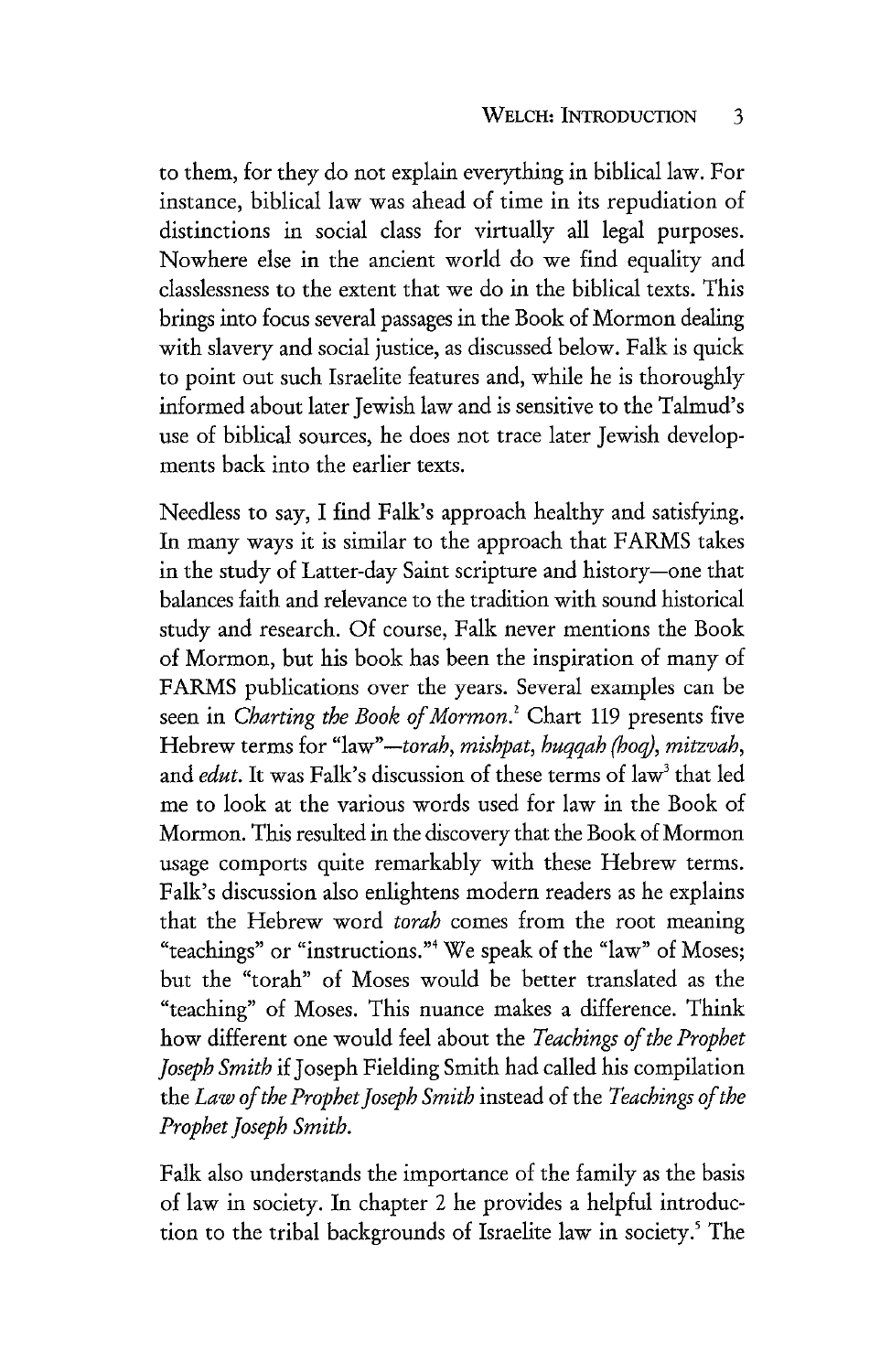spirit of biblical law is based in the family, and this was one of Falk's areas of legal specialization. His book begins and ends with tribal and family considerations. His work led me and my students to several of the topics that will be presented herein on women, widows, and inheritance. Falk also emphasizes the covenantal foundations of the law, another topic of obvious interest to readers of the Book of Mormon.

Above all, Falk recognizes the prominence of God in biblical law. His discussion of the role of divine judgment in biblical administration of justice in his chapter 3, for example, has led me and my students into a discussion of the role of divine judgment in the signs that led to the resolution of Sherem's accusations against Jacob and of Korihor's case before Alma the high priest. It was Falk's discussion of divine judgment that helped me read these cases with greater attention to their legal details. In her review of Falk's first edition, Eva Oswald correctly observed, "It is to be especially emphasized that Falk is particularly clear that Hebrew civilization cannot be analyzed with the help of law alone, but also religious, moral and social norms must play a role."<sup>6</sup> Latter-day Saints would certainly agree with that assessment.

On almost every page of Falk's handy introduction to Hebrew Law parallels to the Book of Mormon can be seen, for the Nephites were, indeed, a part of ancient Israel. For example, Hebrew legal documents at the time of Jeremiah were prepared in a double format, and similar documents have been discovered by archaeologists, as chart 117 of *Charting the Book of Mormon*  shows. Falk mentions these doubled documents: "A double document, the upper half of which was rolled and sealed, while the lower part remained open for inspection."7 It does not take much imagination to see that the Book of Mormon plates were similarly configured, with one part opened and the other part sealed.

I am very grateful to Ze'ev Falk. The more I have learned about the nature of ancient Israelite law in Jerusalem at the time of Lehi and Nephi, the more I am able to understand the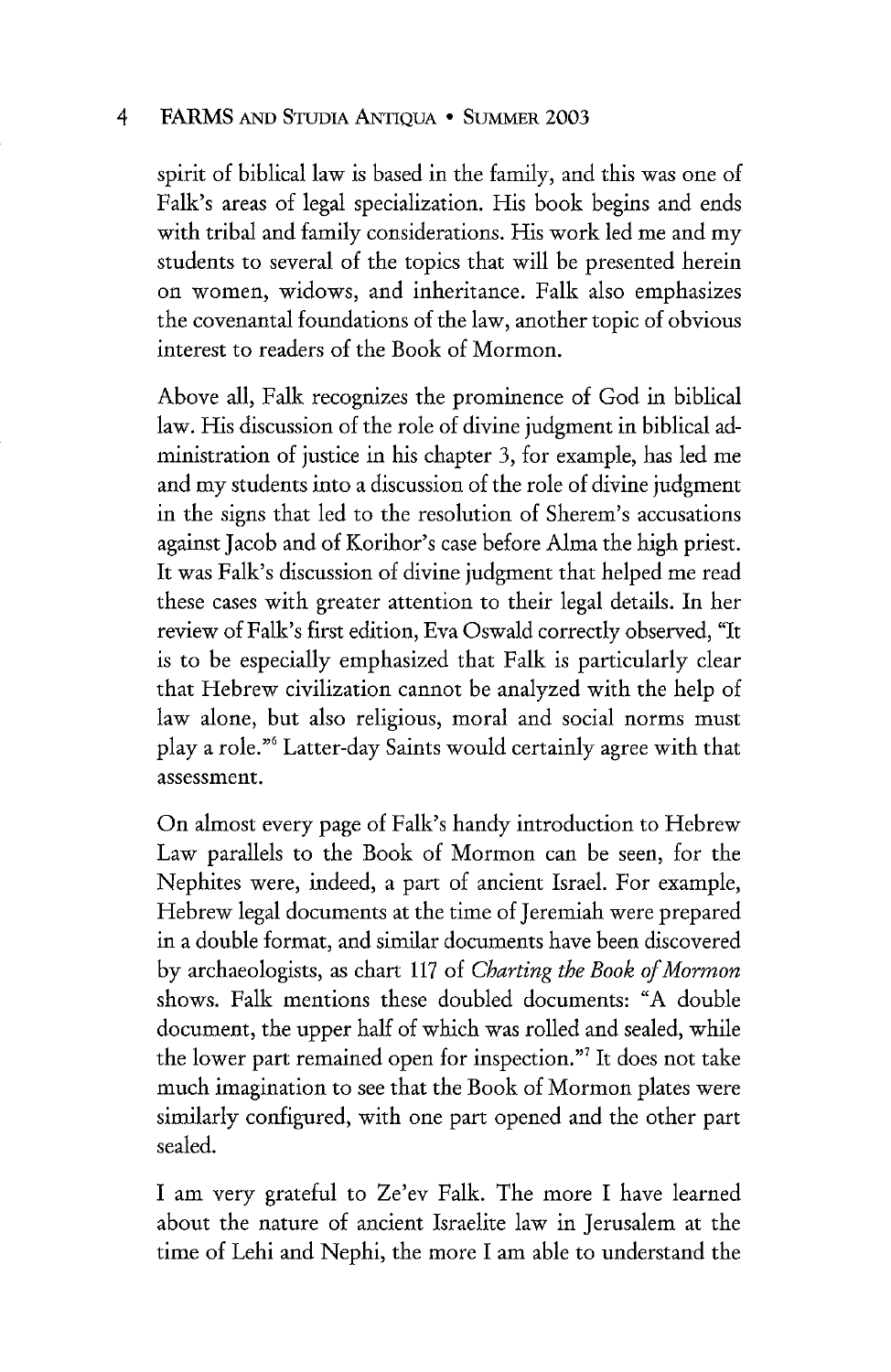background of Nephite civilization. Nephi, Jarom, Alma, and other Nephite prophets who lived down to the time of the book of 3 Nephi attested that they were strict in observing the law of Moses in all things. It follows that the more we can know about the law of Moses in 600 B.c., the better chance we will have of understanding Nephite law and society. I hope that you will enjoy using this book and getting to know the spirit of this scholar as much as I have. I hope that it will add to your knowledge-that it will stimulate you to think and increase your testimony of the truthfulness of the law given through Moses, one of the greatest prophets who has ever lived, and of the Book of Mormon, the history of a people who drew great strength by following the principles and precepts of the law of Moses.

Among Professor Parker's comments were the following expressions of esteem and appreciation:

Ze'ev was born May 11, 1923, in Breslau, Germany, and died of a brain tumor in Jerusalem on *shabbat,* September 19, 1998, at age 75. He immigrated to Palestine with his parents and brother in 1939. I first met him in 1981 when I was a visiting research professor for six months with the law faculty at Hebrew University. I was surprised at the warmth of his greeting and the spirituality that seemed to radiate from him.

On the second or third visit to his office, he invited me, my wife Corene, and my fourteen-year-old daughter to his home to participate with his family in the celebration of the Passover *seder.* In the weeks and months that followed, we frequently visited and engaged in earnest conversation. Ze'ev shared spirituality and fellowshipped with a range of friends across religious lines. On two occasions he stayed as a houseguest in our home in Provo, each time for three or four nights.

At a dinner party we held for Ze'ev one evening while he was staying with us, Elliot Butler asked him when he thought the Jews would undertake the rebuilding of the Temple. He said, "Not until the spiritual reunification of the Jewish people occurs." Before then, the project would be too divisive and internally destructive, and internally pose more of a threat to the state of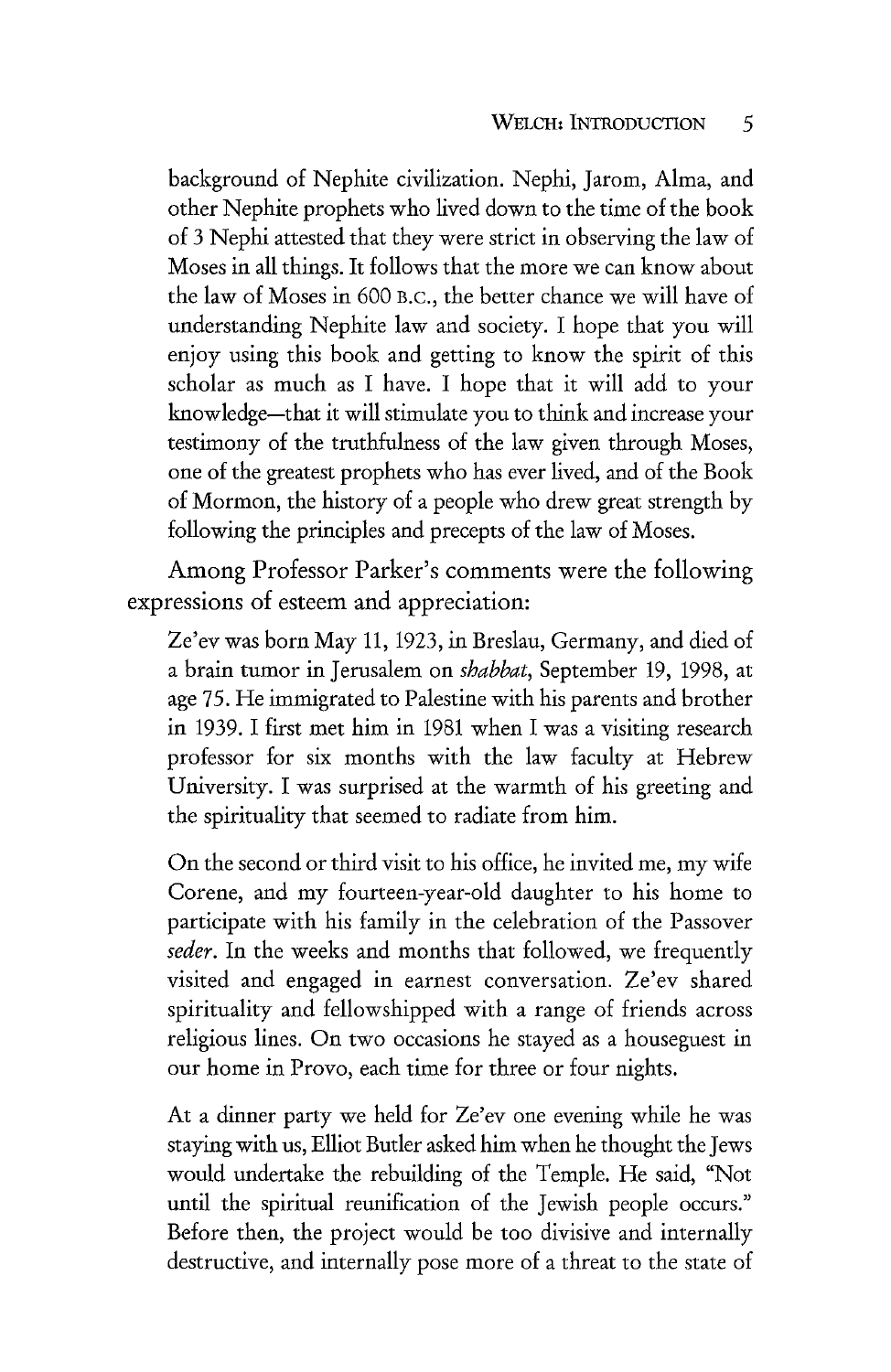Israel than the external threat posed by the antagonism of Arabs and Jews. When asked what would ever bring about spiritual reunification, he replied, "The coming of the Messiah."

One day I took Ze'ev to Salt Lake to meet Neal A. Maxwell. After the visit he expressed great interest in the fact that the functions of prophet, priest, and king were combined in the same persons in the Latter-day Saint kingdom of God, and there was no separation of power and checks and balances-no separate office of prophet to scold the priests and the king.

You might wonder where Ze'ev Falk positioned himself within Judaism-was he orthodox, conservative, or reform? He had a devout relationship with God, kept the Sabbath, celebrated the festivals, and honored and kept the orthodox observances, but he said that none of these designations comfortably described him. He said that "reconstructionism" probably fit him the best. A tribute to Ze'ev printed in the front of volume 13 of the *Journal of Law and Religion* shows the affection, esteem, and respect held for him by the professional circle in which he was such a dominant and recognized figure. Among other things, the tribute says: one of his major missions "was to rebind Jewish intellectual tradition and spirituality back together in Jewish seminaries and in our common life. What he believed, he embodied: Ze'ev's intellectual and spiritual lives were rarely separated. . . . He [promoted] a larger understanding of the human person as *b'tzelem elokim* (imago dei), a vision that would find him equally at home in Reform, Conservative and Orthodox synagogues, or raising a devotion to God among his Muslim, Christian, and Buddhist friends. It was a vision that would lead him to demand for women first and foremost a place within the spiritual life of the Jewish community among all of the demands for equal respect that he made for them and for others left out of the community."8

I was deeply saddened by the news of his passing and feel it as a personal loss. Of all the persons whom I met during my six months' stay in Israel, Ze'ev was the one who lifted and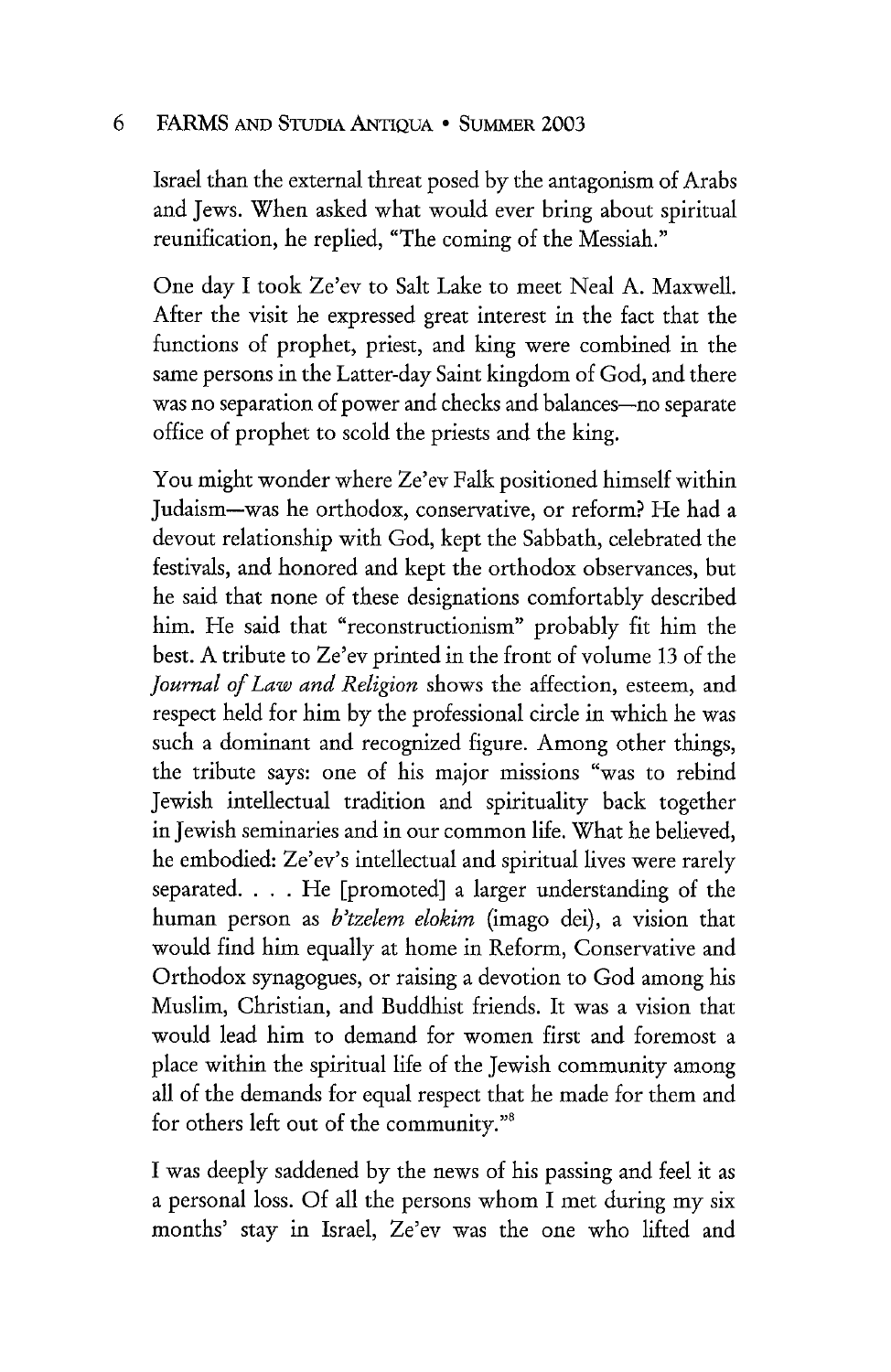warmed my spirit and conveyed to me the holiness of the Jewish heritage as well as the holiness of the brotherhood and sisterhood of all people.

The second session on the conference considered various sources for understanding law in the ancient world, the Bible, and the Book of Mormon. Presenters in this session addressed basic questions concerning the extent to which the Nephites relied on the legal materials in the Pentateuch as the basis of their legal system and the extent to which they diverged or created their own law. Noel B. Reynolds discussed "Lehi as Moses," expanding upon material that had recently been published in the *journal of Book of Mormon Studies.* <sup>9</sup>Reynolds concluded: "Lehi's last address to his people appears consciously to invoke at least fourteen important themes and verbal formulations from the final addresses of Moses as recorded in Deuteronomy. . . . When these are added to the numerous similarities of historical circumstance, Lehi's intention to invoke Moses as a type for himself is placed beyond doubt."

In addition, I identified and explained ten tools that students should learn to use in trying to understand Hebrew law in the Book of Mormon: (1) watch for technical legal terminology, (2) understand characteristic modes of legal expression, (3) work with a broader understanding of "law," (4) see the relative stability of ancient law, (5) strive to think more like an ancient person, (6) study the cases, (7) think procedurally, (8) look for the importance of the precedents set by these cases in Nephite religious history, (9) make skillful use of comparative law, and (10) be mindful of changes within Nephite civilization over time. In illustrating these points, I discussed legal reforms within the Book of Mormon, Jacob's use of terminology from the Ten Commandments, the Nephite law lists, the cases found in the Hebrew Bible and in Nephite scripture, the legal charges brought against Abinadi, and an overview of comparative legal traditions related to biblical law.<sup>10</sup>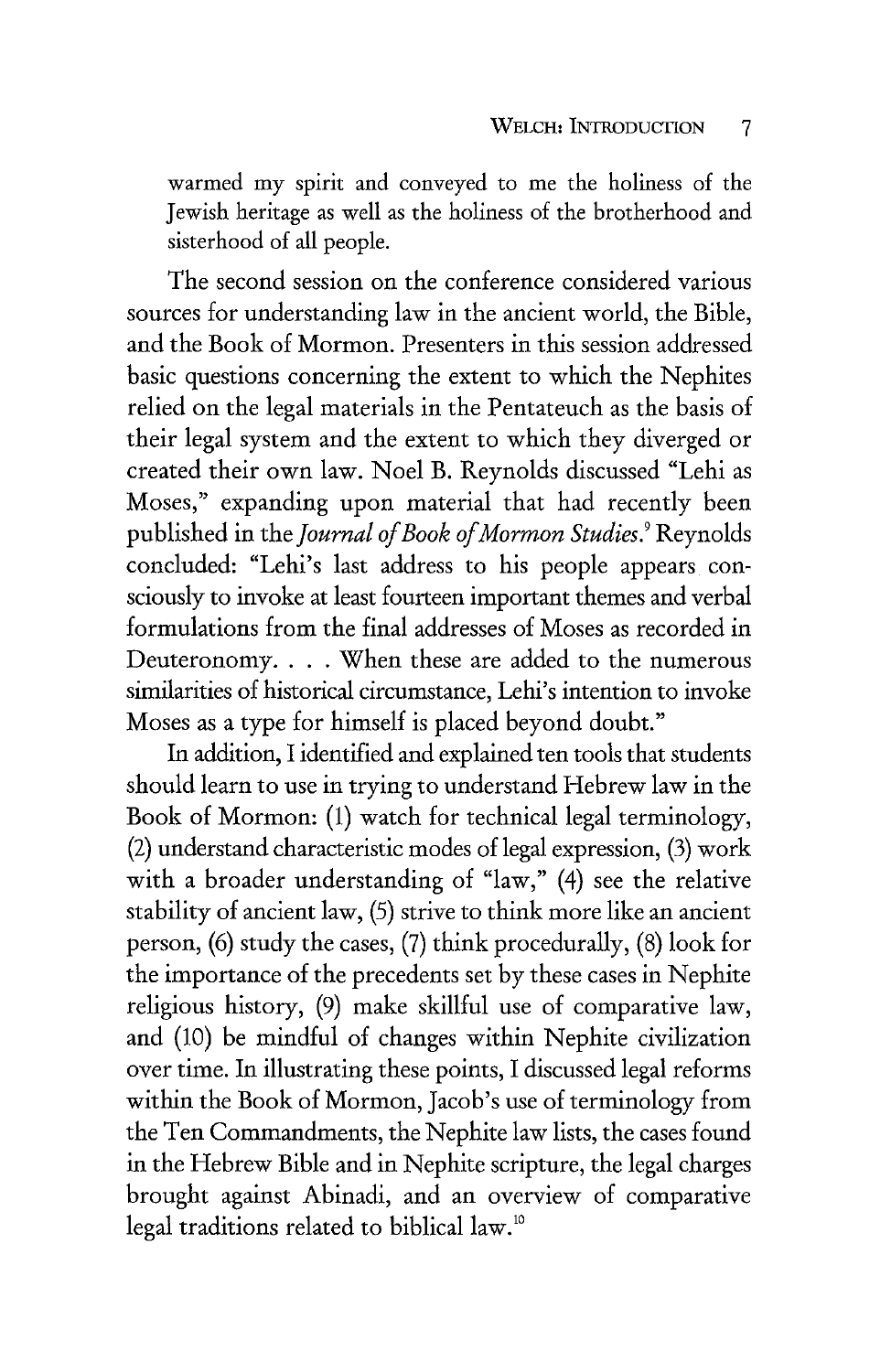Two student papers were presented in this second session: Claire Foley discussed "The Noachide Laws," rules that set a minimum legal standard for all people; her paper appears herein. Drew Briney discussed "Deuteronomy and Nephite Law," a subsequent version of which will appear in a forthcoming volume on Lehi's Jerusalem.<sup>11</sup> Briney explored the influence of Deuteronomic law on Nephite jurisprudence, arguing that such a study legitimizes a more common and fundamental assumption-that the reference in 1 Nephi 5:11 to the "five books of Moses" found in the plates of brass does indeed include Deuteronomy. He highlighted fifteen of Deuteronomy's legal provisions and listed evidences of Deuteronomy's influence on Nephite jurisprudence. Some of these provisions were crucial to Hebrew jurisprudence at the time of Josiah and Lehi (e.g., centralization of worship) and remained crucial to Nephite jurisprudence as well. Occasionally, items that seem to be crucial to Hebrew law are either not significantly present in the Book of Mormon or not present at all (e.g., interest on loans, provisions for divorce, certain military exemptions for war).

The final morning session focused on law and social justice in the Book of Mormon. Questions considered were: Was ancient Israel a class-based society? In what sense were all people equal in Nephite society? How were the poor treated in Nephite law? And particularly, what was the Book of Mormon's attitude toward slavery? Student papers presented included those by James Moss, "Slavery and Indebtedness in King Benjamin's Address," and Gregory Knight, "Servitude in Nephite Law," both of whose research is included in this volume.

In response to these papers, Professor Donald W. Parry discussed the attitudes of King Benjamin toward slavery. Parry discussed a literary unit of King Benjamin's speech (Mosiah 2:11b-28) that pertains to serving and service. In this section of the sermon, Benjamin uses the term *servants* (once), *serve* (six times), *served* (once), and *service* (seven times)-four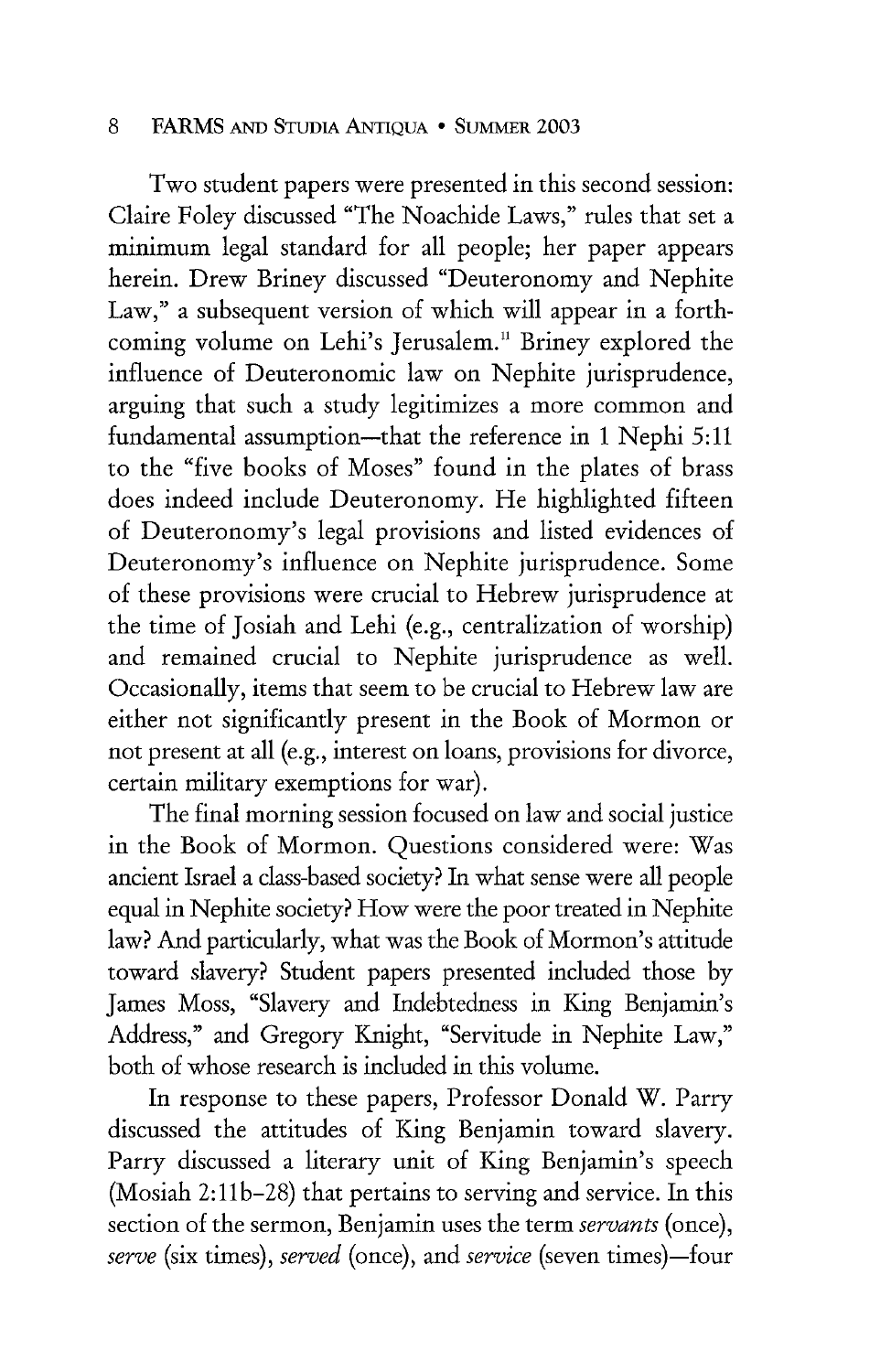variations of the word used fifteen times in eighteen verses. In his use of these words, Benjamin, the master of discourse, evoked images of service through manual labor, servitude as defined by the laws and customs regarding slavery, kings, and vassals, as well as service as it pertains to temple work and religious service or ritual. Parry then outlined the use of the word *service* and related words in the Hebrew Bible, with particular emphasis on phrases pertaining to the tabernacle and the temple, where the rites and performances of the Mosaic sacrificial system were often called service. Formulaic phrases such as "the service of the house of God," or "in the service of the house of the Lord," or "every one that entereth into the service, to do the work of the tabernacle" are used to describe temple worship. A connection to the temple was very important in Benjamin's discussion of service, and it is very probable that he had in mind these various Old Testament formulae that connected service to the temple system. His listeners could see the temple in the background as he spoke, and thus, Parry concludes, "many in Benjamin's audience would have made the connection between temple service and Benjamin's references to service, and thus would have had a greater appreciation for his words."

The first afternoon session dealt with law and life, particularly addressing such questions as: How is murder defined and treated in the Book of Mormon? Why are there so many mentions of death in the Book of Mormon? And how was murder treated in the ancient world? How should we understand the slaying of Laban and the slayings by Teancum in light of ancient Hebrew law? In approaching these questions, I offered the following:

The people of the Book of Mormon certainly held the deepest respect for human life, and only under very particular circumstances could life be taken. The Bible was strongly opposed to murder as well, and throughout the Book of Mormon, murder heads the list on all lists of prohibitions for the Nephites. The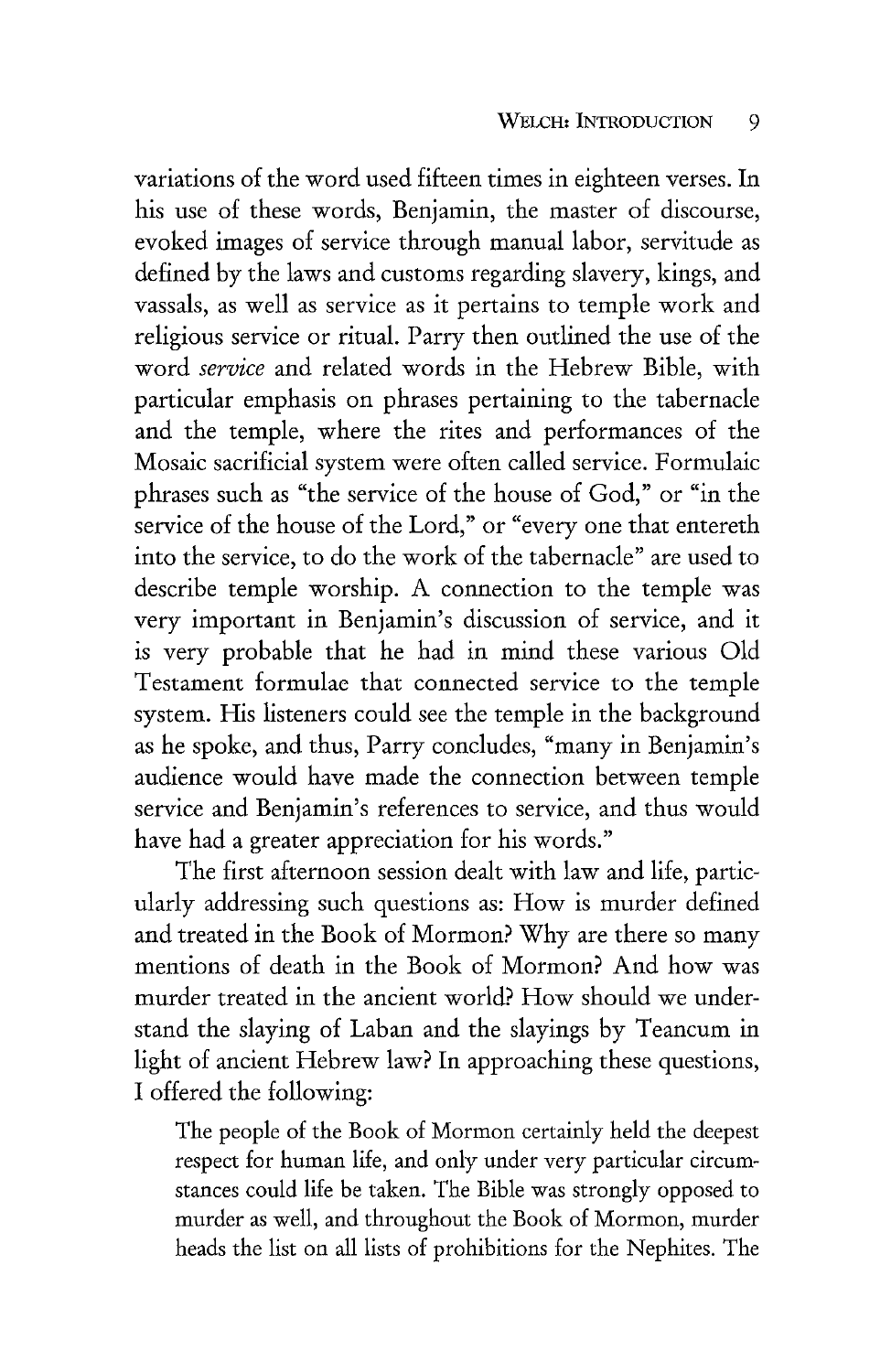penalty for murder was death, as we read in Alma 30:10, and although Alma lists a number of crimes for which people were punished, murder is the only one for which Alma names the death penalty as mandatory.

Throughout the Book of Mormon, righteousness is also a matter of life and death. The entire book is comprised of a series of situations dealing with choosing life or death. And in the slaying of Laban we see several legal principles carefully balanced and applied to achieve a very unique but legal result.

First, we know that Hebrew law included cases of excusable or allowable homicide, even outside of warfare. Besides the right to slay a nighttime intruder in your home under Exodus 22:2, a killing that did not require a man to wait to convict the intruder before the town elders, we have an interesting case that arose when all Israel was suffering from a plague because some of the men were having sexual relations with Moabite women. Moses commanded the judges to kill any of the men in their tribes who were offenders. Phineas, the grandson of Aaron, took a javelin and went into a tent where he found a man and a Midianite woman and "thrust both of them through, the man of Israel, and the woman" (Numbers 25:8). For his zeal, Phineas was given by God a "covenant of an everlasting priesthood; because he was zealous for his God, and made an atonement for the children of Israel" (25:13). In this way the plague was removed from the children of Israel, for it was better that the offenders be killed than that the whole nation of Israel should die. Notice that there were no trials for these two offenders. They were given no further warning than the general one already issued (25:4-5). No evidence was presented to prove that they had violated the law. The rule of two witnesses was not invoked. This shows that under certain circumstances, people authorized in certain ways could take life in order to achieve a higher goal.

Second, another important difference between the Hebrew world and ours was the right of a prophet to abrogate or suspend the law in certain circumstances. Bernard Jackson has shown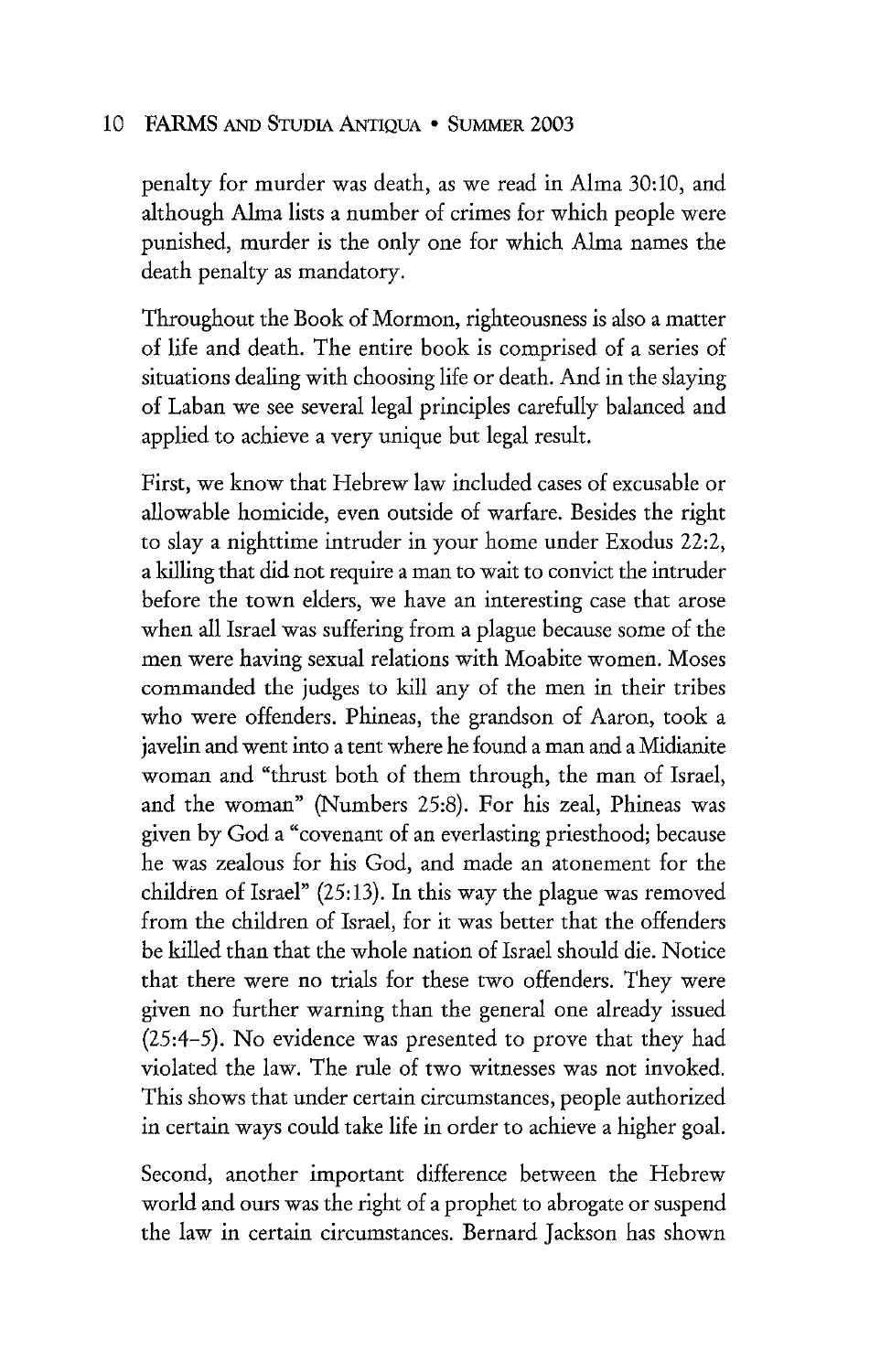that this is the sense of the passage in Deuteronomy 18 regarding the "prophet-like-Moses."<sup>12</sup> Under Hebrew law, a prophet who is like Moses can change the law. He is the bearer of divine commands and legal formulations. Later Jewish law would identify certain individuals whom the Rabbis considered to have possessed just this kind of authority to suspend the normal operation of law when guided as a prophet like Moses. The only restriction was that they could not command idolatry. The Rabbis explained, "If a prophet tells you to transgress . . . the commands of the Torah, obey him, with the exception of idolatry."<sup>13</sup> Thus it is significant that, like Lehi, Nephi compares himself on several occasions to Moses. In 1 Nephi 4:2, Nephi encourages his brothers to return to Jerusalem promising that God would deliver them as he had Moses, and in 1 Nephi 17:41-42, Nephi implicitly likens himself to Moses while preaching to his brothers Laman and Lemuel. Deuteronomy 18 does not imagine that there would be only one prophet like Moses. Bernard S. Jackson rightly sees that such a prophet will be needed continually so that the people will not turn to augury and divination. Having other prophets gives rise to the need to be able to differentiate true prophets from false ones. Indeed, Jackson states, "The coming of such a prophet is not described in Deuteronomy as a . . . once-and-for-all event." 14 The Book of Mormon is consistent with this understanding and is within its ancient rights to see both Joseph Smith in 2 Nephi 3:7-11 and Jesus in 3 Nephi 20:23 as prophets like Moses. All this bears on the slaying of Laban. By receiving the word of the Lord directly from the Spirit, Nephi became a prophet like Moses and, as such, Nephi had the right to suspend or clarify the law as necessary.

Moreover I wish to argue that in constraining Nephi, the Spirit of the Lord did not require him to act outside the prevailing rules of his day, but simply gave him authority to interpret those rules in a way that applied them to his particular facts. In other words, under the unique facts of his case, Nephi could see that what the Spirit was telling him was legal and justifiable on two counts, first, according to the "better one than all" principle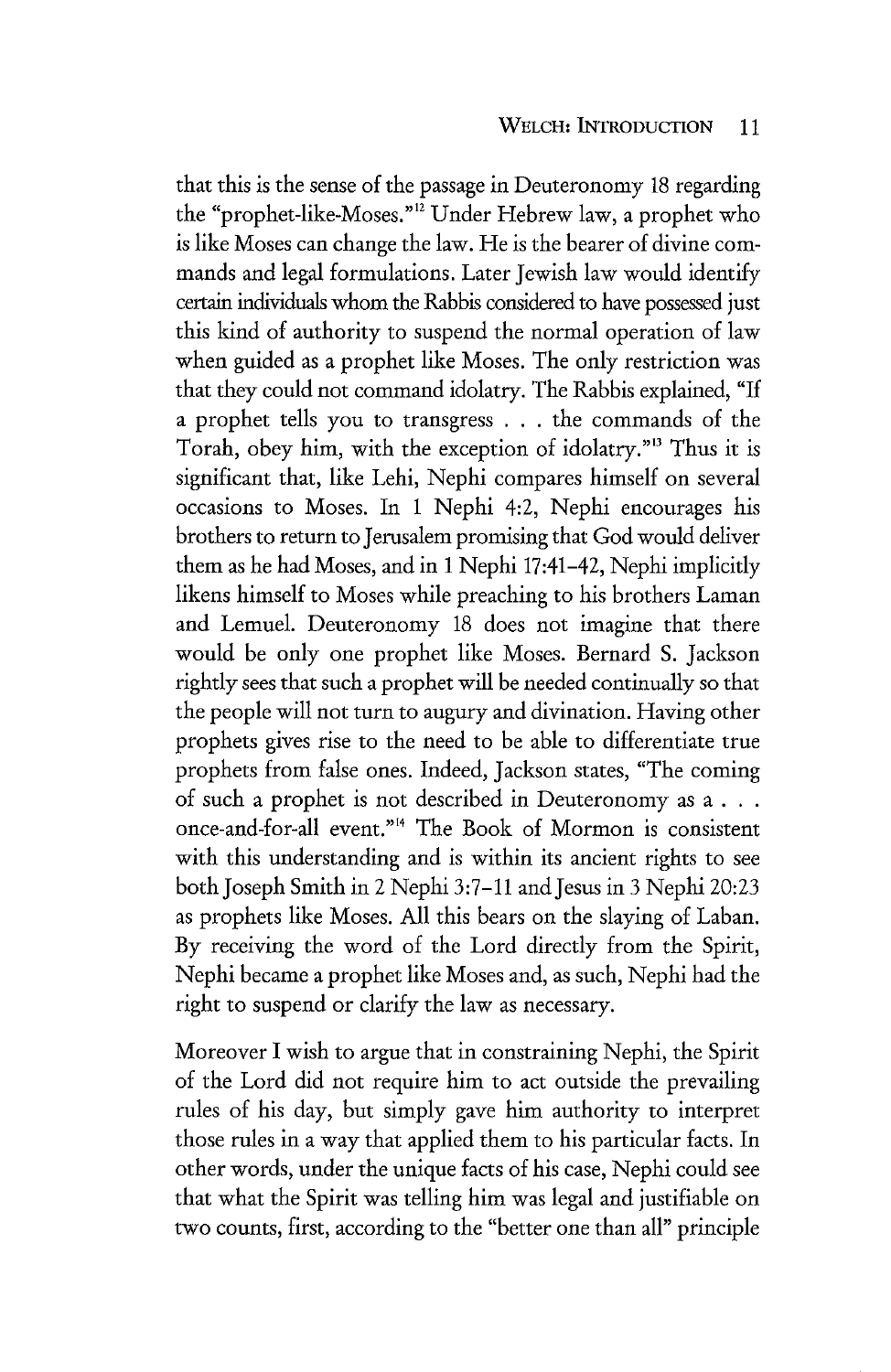and second, according to the "not culpable homicide" principle found in Exodus 21:12-14.

Following a discussion of the first of these principles,<sup>15</sup> I explained the idea of excusable homicide under Hebrew law.<sup>16</sup> From these points, I identified several factors that would have put Nephi's situation outside of the strict definition of murder under ancient law and moved it to within the protection of the rules for mitigated slayings. No single factor in this analysis is dispositive, but the entire picture that Nephi gives us of this event would vindicate him. Now, I do not know if Nephi would have been able to persuade a court in Jerusalem to let him off or not, but I think he certainly saw himself as not having violated the law.

Finally, I suggested that confirmation of this analysis can be found in the contrasting treatment of Teancum in the last part of the book of Alma, where the slayings committed by Teancum are not treated so positively. When Teancum killed Ammoron, things became more problematic. Unlike Phineas, Teancum acted independently, not according to the decision of the group. And unlike Nephi, Teancum went forth with cunning, seeking his prey. He went from place to place, looking for Ammaron very deliberately. Teancum does not say that he was led by the Lord. No miracle of finding that the Lord had put Ammoron in front of him occurred. In fact, Teancum, Alma 62:35-36 says, was "exceedingly angry with Ammoron ... and ... in his anger did go forth." Animosity is a dominant factor that takes a slaying outside the rules defining forgivable homicide in Numbers 35. Nephi was reluctant, but Teancum sought this slaying out. And notice that Teancum didn't get away with it. After he had thrust his javelin through Ammoron, the dying king made a noise that woke his servants, who pursued Teancum, caught him, and killed him. Perhaps this indicates some element of divine disapproval. At a minimum, looking closely at the facts of these two cases and thinking carefully in terms of Hebrew law helps us to focus on several significant details. To understand these cases and others from the ancient world, it is important to judge them by ancient standards and definitions, not by modern concepts or predispositions.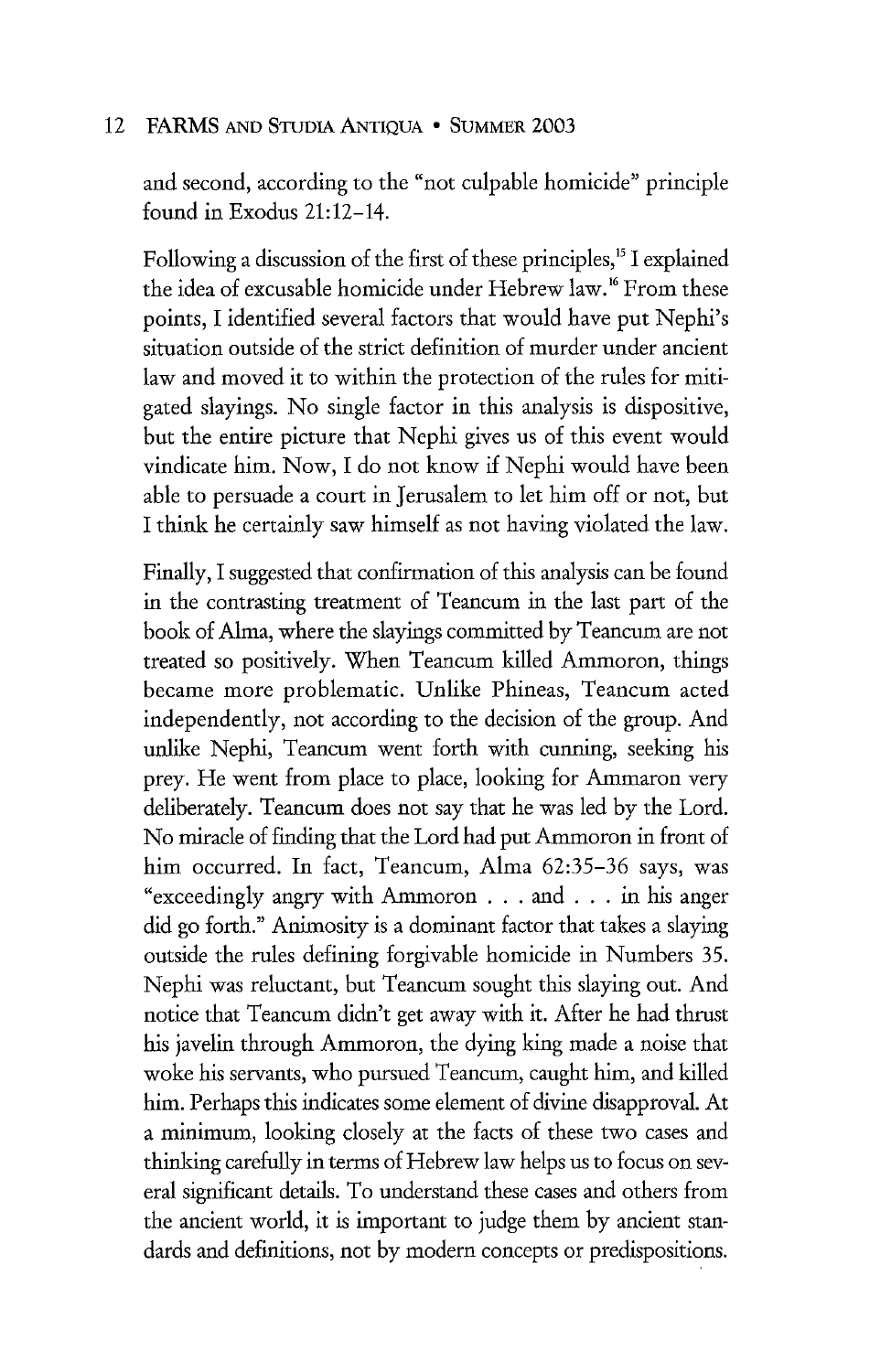Next, Alison Coutts presented "The Legal Concept of Refuge," a paper that drew on her Master's thesis, which was completed in 2001.<sup>17</sup> She discussed Old Testament laws that defined asylum in ancient Israel and compared them to descriptions of passages in the Book of Mormon that appear to reflect the asylum tradition, including those that mention prohibition of slavery, blood vengeance and homicide, altars, temples, and sacred space. She considered at length the story of the Anti-Nephi-Lehis in relation to aspects of cities of asylum. While the details of the transfer of the land of Jershon to the Anti-Nephi-Lehis do not specifically follow the laws set forth in the Old Testament, there are enough similarities to support her "belief that the people of the Book of Mormon possessed and carried on the traditions brought with them by Lehi and Nephi from Jerusalem."<sup>18</sup>

The mid-afternoon session considered the roles and functions served by God in the Hebrew legal system and judicial process. In particular, Why did biblical law care so much about offending God? What offenses against God were legally punishable? How does this information help us to understand the Book of Mormon? The presentations by David Warby on "The Law and False Prophecy" and Eric Vernon on "The Laws of Blasphemy" are included in this volume. Professor Steven D. Ricks, in a presentation titled "Oaths and the Divine Role in the Israelite Legal System," commented on God's role in the legal process and particularly on the importance of oaths and curses as a means of including God's presence in court and in validating testimony and other legal actions in the Israelite justice system. Professor Ricks discussed the structure of oaths and covenants (described as a two-sided oath) in ancient Israel. Oaths were and are essential to society as "the well-being and security of a community depends on its members speaking the truth in matters of crucial importance. Oaths provide a means of impressing upon the party or parties involved in an important affair their obligation to truthfulness and dependability."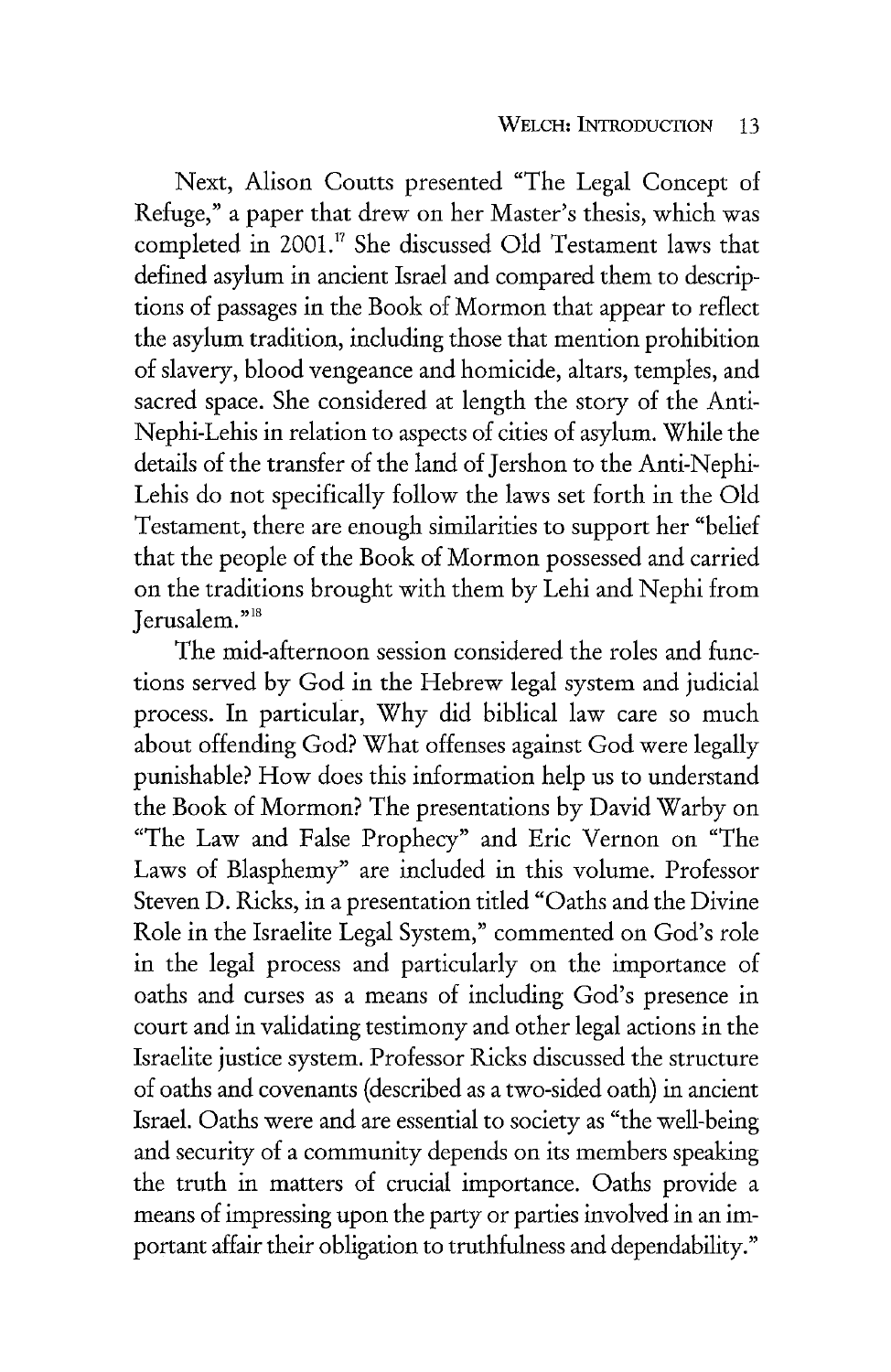The concluding session dealt with law and family, particularly the questions: How does an understanding of Hebrew law illuminate passages in the Book of Mormon? What eternal values or principles stand behind Hebrew family law, and what practices of ancient family law are obsolete and culturally conditioned? Carol Bradley presented her paper on "Family Law and Women" and Hannah Smith a paper on "Protecting Widows and the Fatherless in the Book of Mormon" both published in this volume This session concluded with a panel discussion that included several of the presenters at the symposium, together with Professor S. Kent Brown. These were among the remarks that he made:

I have already noted passages in Falk's book that particularly stimulate my thinking about issues in the Book of Mormon. That's one of the wonderful things about reading a text like that-suddenly, if we're paying attention, it becomes clear that issues that are raised in the world of biblical law also apply, in some measure, to the world of the Book of Mormon. For example, such issues as described in the final two presentations have to do with the situation of women. In the passage from Moroni chapter 9 (which Sister Smith mentioned), the treatment of women, both by Lamanite warriors and by Nephite soldiers, is Mormon's way of saying how far down the slippery slope these societies have already slid. It says something about the direction that they're going, which at that point had become irreversible. It's interesting that he appeals to the situation of women to say just how bad things have become. Jesus similarly uses the situation of women in his prophecy about the fate of Jerusalem and the last days in Matthew 24 and parallel passages. Both Mormon and Jesus appeal to the same standard.

Another situation involving women concerns the abducted Lamanite daughters. This is one of the dimensions of the Book of Mormon text that pulls us into the world of biblical law. And it does so because Mormon allows this to stand from his sources. When the Lamanite army that had been chasing Limhi and his people into the forest became lost, they stumbled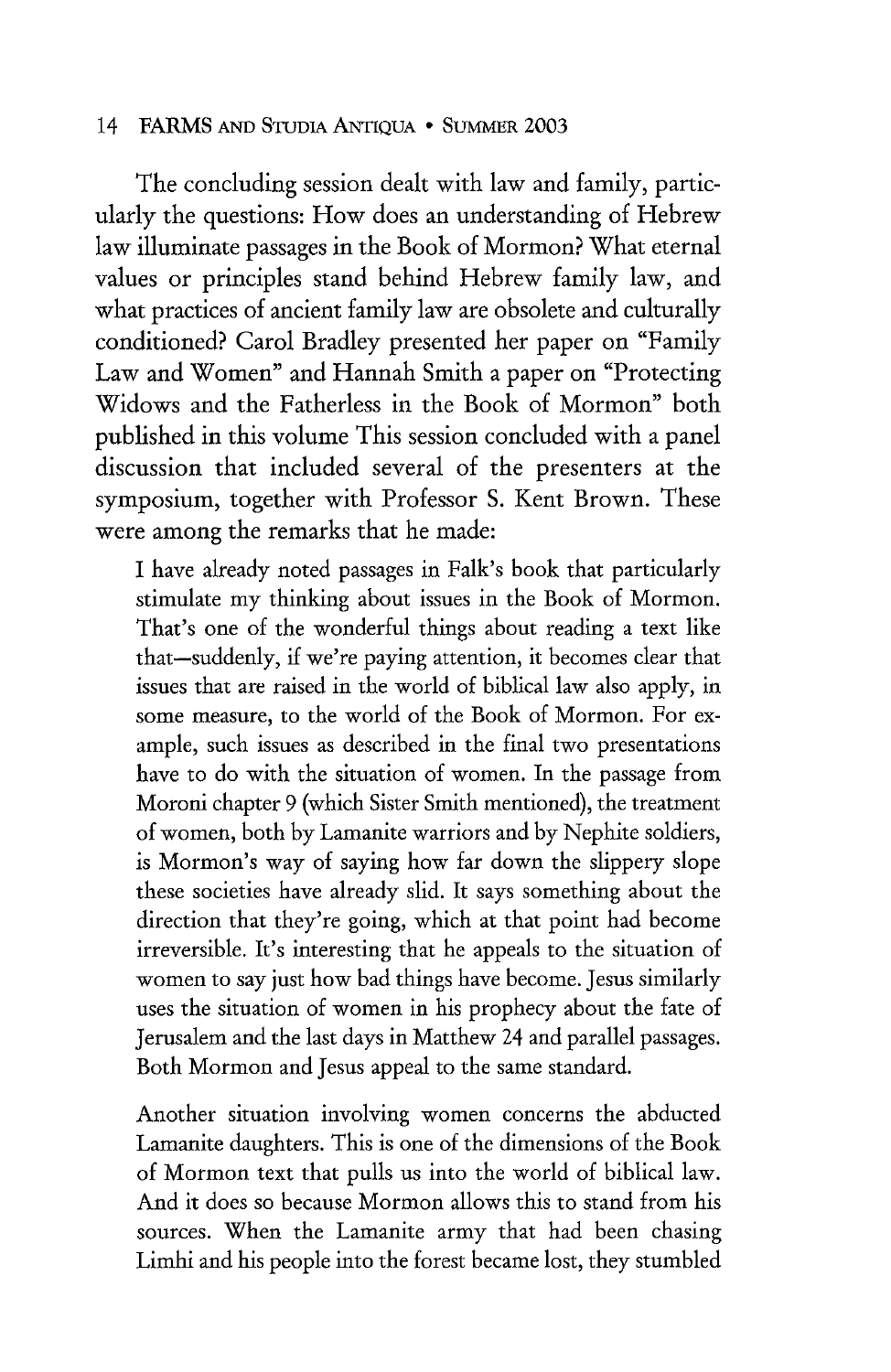onto the people of Amulon (as they're called by then), who had abducted and married these twenty-four young women, who knows by what means. But it's interesting that in the text of Mosiah, the women are called "wives," and men of Amulon, the wicked priests, are called "husbands." So it's clear that at least in Nephite culture, even though the wives were taken against their will, even though a crime was committed in the process-the word "stolen" was used to describe the wicked priests' action-nevertheless, at that point the men and women are legally considered husbands and wives. And that's a very interesting wrinkle in all of this, consistent with ancient Hebrew culture, and that sort of invited me into the whole issue, which I have discussed elsewhere.<sup>19</sup>

I hope that this information contextualizes the papers that appear in this special conference issue. Also at the symposium, a brief bibliography of publications and student papers on Hebrew law in the Book of Mormon was circulated. An expanded version of that bibliography is included at the end of this volume. The student papers on that list have been produced over the years in my law school seminars on law in the ancient Near East, Bible, and Book of Mormon. Many of those papers are now available in the reserve library and on the electronic reserve of the Howard W. Hunter Law Library in the J. Reuben Clark Law School at Brigham Young University.

Many people assisted in planning the program and coordinating the events of this symposium, for which I am very grateful. These people include especially Claire Foley, as well as Gerald Bradford (Director of Research at ISPART) and Brent Hall (former Director of Operations at ISPART), and all of the participants. Everyone involved is pleased to make the following papers available in this special edition of *Studia Antiqua*, and we are grateful to the editors at ISPART, to the student editors of this journal, and to the faculty advisors who have made this special copublication possible.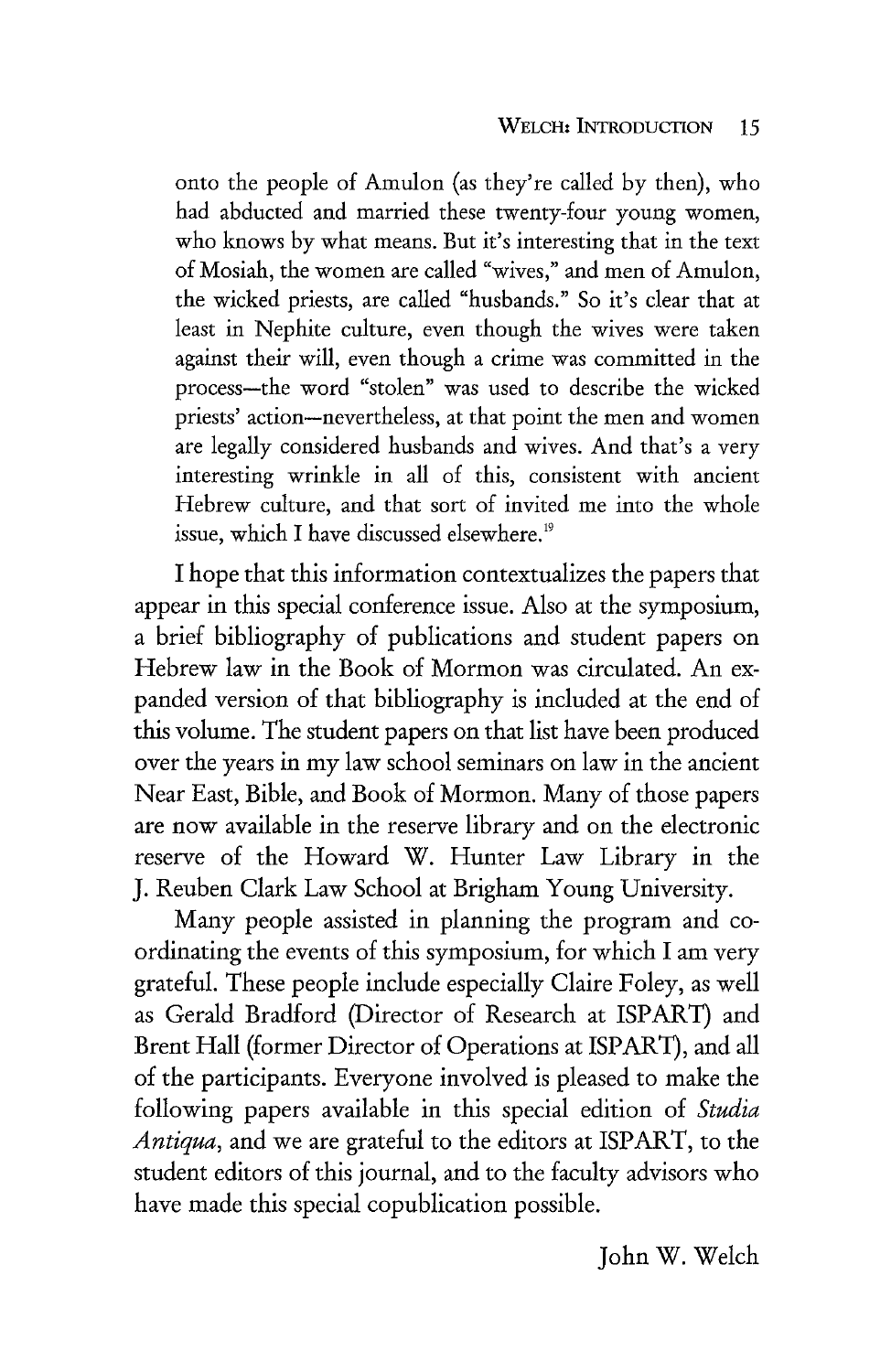## **Notes**

1. Originally published in Jerusalem by Wahrmann in 1964; enlarged 2nd ed., ed. by John W. Welch and published by Brigham Young University Press and Eisenbrauns in 2001.

2. John W. Welch and J. Gregory Welch, *Charting the Book of Mormon* (Provo, Utah: FARMS, 1999).

3. Ze'ev W. Falk, *Hebrew Law in Biblical Times,* 2nd ed. (Provo, Utah, and Winona Lake, Ind.: Brigham Young University Press and Eisenbrauns, 2001), 9-10.

4. Ibid., 10.

5. Ibid., 23.

6. Eva Oswald, *Orientalistische Literaturzeitung* 62/5-6 (1967): 262. For other reviews see Edward F. Siegman, *Catholic Biblical Quarterly* 27 (1965): 303-4; Otto Eissfeldt, *Zeitschrift der Deutschen Morgenlandischen Gesellschaft* 116 (1966): 375-76; G. R. Driver, *Journal of Theological Studies* 16 (1965): 478-79; P. Wernberg-Moller, *Journal of Semitic Studies* 11 (1966): 261.

7. Falk, *Hebrew Law in Biblical Times,* 60.

8. Marie Failinger, "In Memory of Ze'ev Falk," *Journal of Law and Religion* 13/1 (1996): ix-xi.

9. Noel B. Reynolds, "Lehi as Moses," *Journal of Book of Mormon Studies* 9/2 (2000): 26-35.

10. See charts 114, 120, 121, 123, and 127 in *Charting the Book of Mormon.* 

11. John W. Welch, Drew Briney, and Robert Hunt, "The Influence of Deuteronomy on the Book of Mormon," in *Glimpses of Lehi's Jerusalem* (forthcoming).

12. Bernard S. Jackson, "The Prophet and the Law in Early Judaism and the New Testament," *Cardozo Studies in Law and Literature* 4/2 (1992): 127.

13. Ibid., 135, quoting TB, Sanh. 90a.

14.Jackson, "The Prophet and the Law," 127.

15. See the discussion in *Pressing Forward with the Book of Mormon,* ed. John W. Welch and Melvin J. Thorne (Provo, Utah: FARMS, 1999), 17-19; and chart 115 in *Charting the Book of Mormon.* 

16. See John W. Welch, "Legal Perspectives on the Slaying of Laban," *Journal of Book of Mormon Studies* 1 (1992): 119-41.

17. Alison V. P. Coutts, "Refuge and Asylum in the Ancient World" (Master's thesis, Brigham Young University, David M.